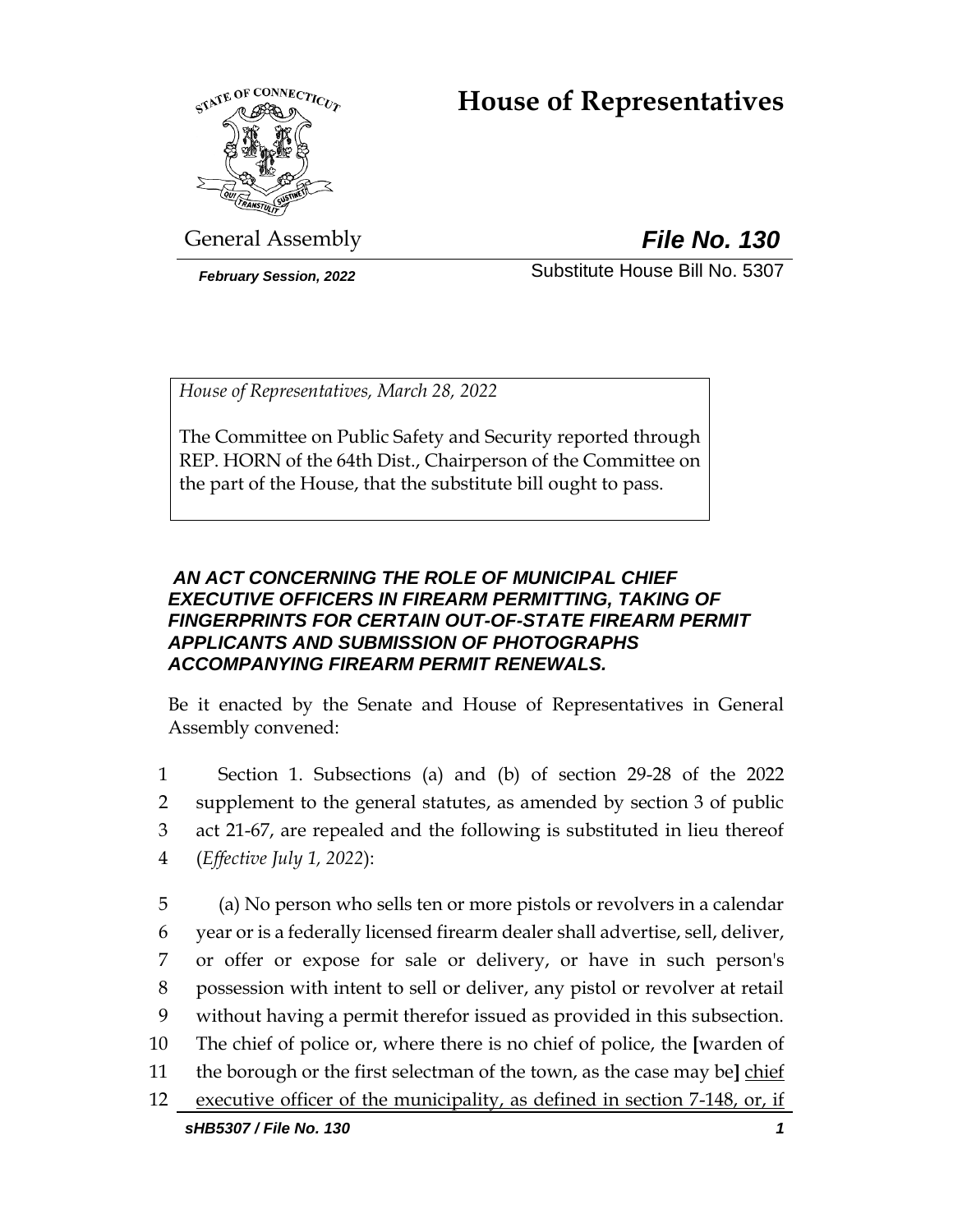designated by such chief executive officer, the resident state trooper 14 serving such municipality or a state police officer of the state police 15 troop having jurisdiction over such municipality, may, upon the application of any person, issue a permit in such form as may be prescribed by the Commissioner of Emergency Services and Public Protection for the sale at retail of pistols and revolvers within the jurisdiction of the authority issuing such permit. No permit for the sale at retail of any pistol or revolver shall be issued unless the applicant holds a valid eligibility certificate for a pistol or revolver issued pursuant to section 29-36f or a valid state permit to carry a pistol or revolver issued pursuant to subsection (b) of this section and the applicant submits documentation sufficient to establish that local zoning requirements have been met for the location where the sale is to take place, except that any person selling or exchanging a pistol or revolver for the enhancement of a personal collection or for a hobby or who sells all or part of such person's personal collection of pistols or revolvers shall not be required to submit such documentation for the location where the sale or exchange is to take place.

 (b) Upon the application of any person having a bona fide permanent residence within the jurisdiction of any such authority, such chief of police **[**, warden or selectman**]** or, where there is no chief of police, such chief executive officer or designated resident state trooper or state police 35 officer, as applicable, may issue a temporary state permit to such person to carry a pistol or revolver within the state, provided such authority shall find that such applicant intends to make no use of any pistol or revolver which such applicant may be permitted to carry under such permit other than a lawful use and that such person is a suitable person to receive such permit. No state or temporary state permit to carry a pistol or revolver shall be issued under this subsection if the applicant (1) has failed to successfully complete a course approved by the Commissioner of Emergency Services and Public Protection in the safety and use of pistols and revolvers including, but not limited to, a safety or training course in the use of pistols and revolvers available to the public offered by a law enforcement agency, a private or public educational institution or a firearms training school, utilizing instructors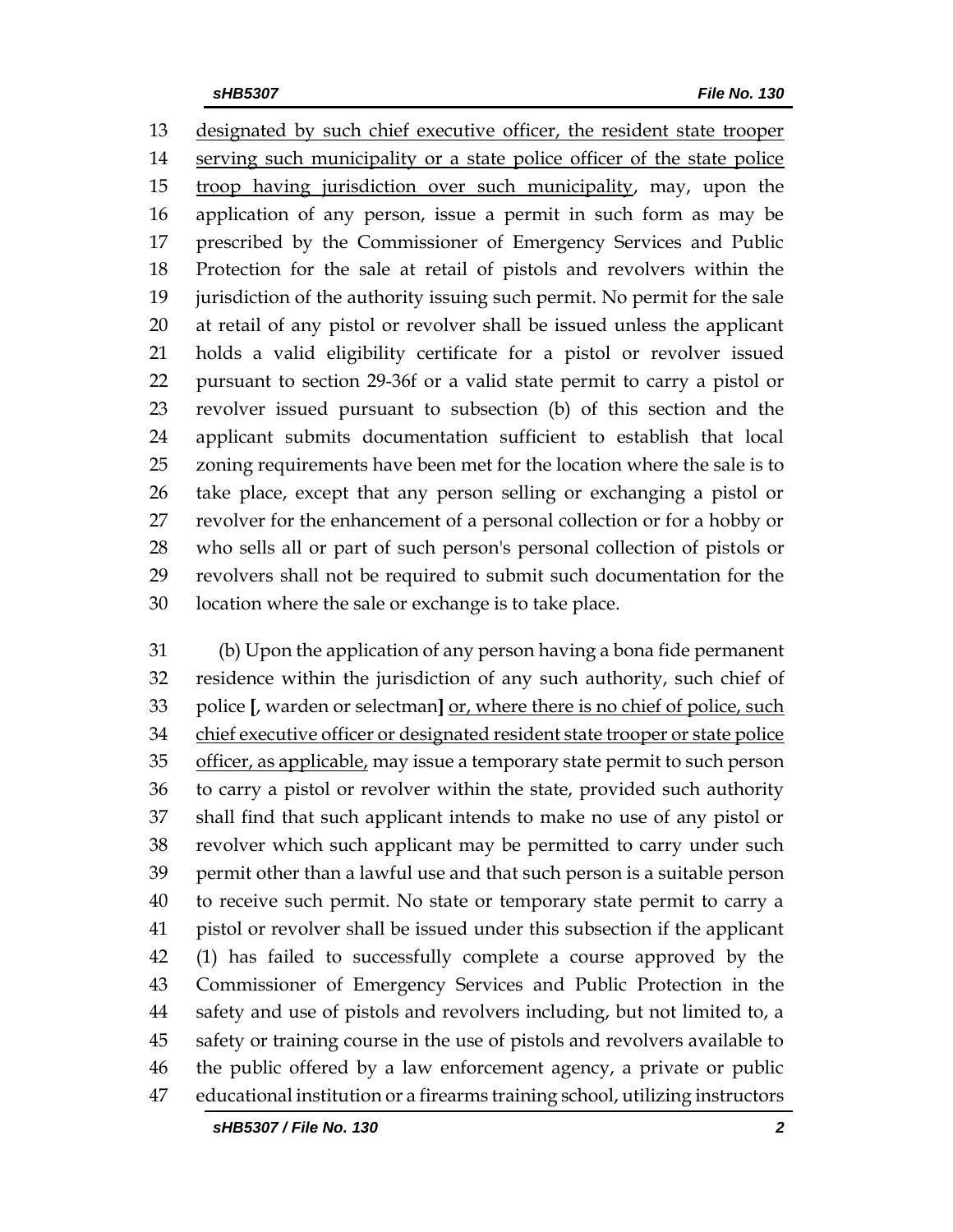certified by the National Rifle Association or the Department of Energy and Environmental Protection and a safety or training course in the use of pistols or revolvers conducted by an instructor certified by the state or the National Rifle Association, (2) has been convicted of (A) a felony, or (B) a misdemeanor violation of section 21a-279 on or after October 1, 2015, or (C) a misdemeanor violation of section 53a-58, 53a-61, 53a-61a, 53a-62, 53a-63, 53a-96, 53a-175, 53a-176, 53a-178 or 53a-181d during the preceding twenty years, (3) has been convicted as delinquent for the commission of a serious juvenile offense, as defined in section 46b-120, (4) has been discharged from custody within the preceding twenty years after having been found not guilty of a crime by reason of mental disease or defect pursuant to section 53a-13, (5) (A) has been confined in a hospital for persons with psychiatric disabilities, as defined in section 17a-495, within the preceding sixty months by order of a probate court, or (B) has been voluntarily admitted on or after October 1, 2013, to a hospital for persons with psychiatric disabilities, as defined in section 17a-495, within the preceding six months for care and treatment of a psychiatric disability and not solely for being an alcohol-dependent 66 person or a drug-dependent person, as those terms are defined in section 17a-680, (6) is subject to a restraining or protective order issued by a court in a case involving the use, attempted use or threatened use of physical force against another person, including an ex parte order issued pursuant to section 46b-15 or 46b-16a, (7) is subject to a firearms seizure order issued prior to June 1, 2022, pursuant to section 29-38c after notice and hearing, or a risk protection order or risk protection investigation order issued on or after June 1, 2022, pursuant to section 29-38c, (8) is prohibited from shipping, transporting, possessing or 75 receiving a firearm pursuant to 18 USC  $922(g)(4)$ , (9) is an alien illegally or unlawfully in the United States, or (10) is less than twenty-one years of age. Nothing in this section shall require any person who holds a valid permit to carry a pistol or revolver on October 1, 1994, to participate in any additional training in the safety and use of pistols and revolvers. No person may apply for a temporary state permit to carry a pistol or revolver more than once within any twelve-month period, and no temporary state permit to carry a pistol or revolver shall be issued to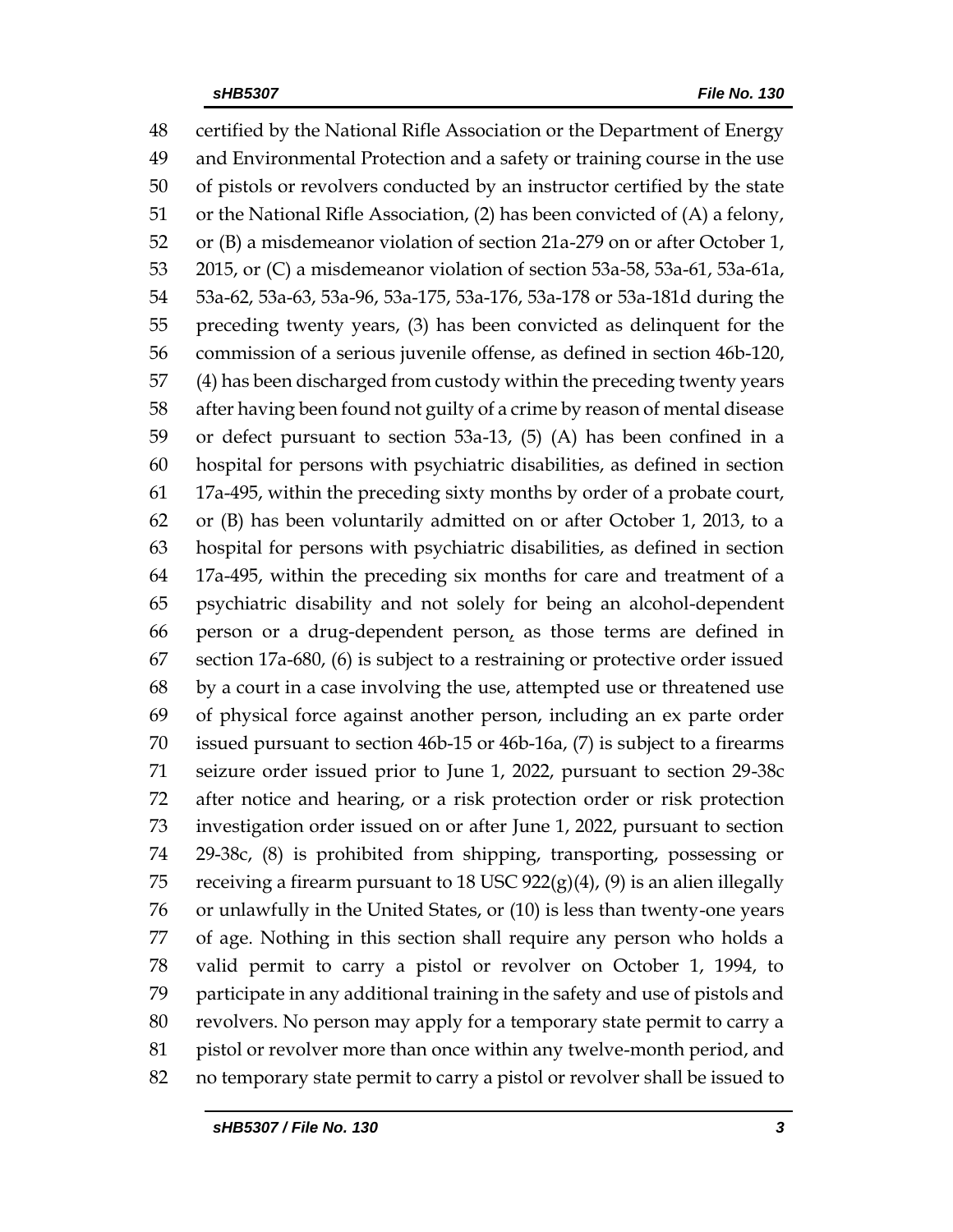any person who has applied for such permit more than once within the preceding twelve months. Any person who applies for a temporary state permit to carry a pistol or revolver shall indicate in writing on the application, under penalty of false statement in such manner as the issuing authority prescribes, that such person has not applied for a temporary state permit to carry a pistol or revolver within the past twelve months. Upon issuance of a temporary state permit to carry a pistol or revolver to the applicant, the local authority shall forward the original application to the commissioner. Not later than sixty days after receiving a temporary state permit, an applicant shall appear at a location designated by the commissioner to receive the state permit. The commissioner may then issue, to any holder of any temporary state permit, a state permit to carry a pistol or revolver within the state. Upon issuance of the state permit, the commissioner shall make available to the permit holder a copy of the law regarding the permit holder's responsibility to report the loss or theft of a firearm and the penalties associated with the failure to comply with such law. Upon issuance of the state permit, the commissioner shall forward a record of such permit to the local authority issuing the temporary state permit. The commissioner shall retain records of all applications, whether approved or denied. The copy of the state permit delivered to the permittee shall be laminated and shall contain a full-face photograph of such permittee. A person holding a state permit issued pursuant to this subsection shall notify the issuing authority within two business days of any change of such person's address. The notification shall include the old address and the new address of such person.

 Sec. 2. Subsection (a) of section 29-28a of the general statutes is repealed and the following is substituted in lieu thereof (*Effective July 1, 2022*):

 (a) Requests for temporary state permits under section 29-28, as 113 amended by this act, shall be submitted to the chief of police, or, where there is no chief of police, to the **[**warden of the borough or the first selectman of the town, as the case may be**]** chief executive officer of the municipality, as defined in section 7-148, or, if designated by such chief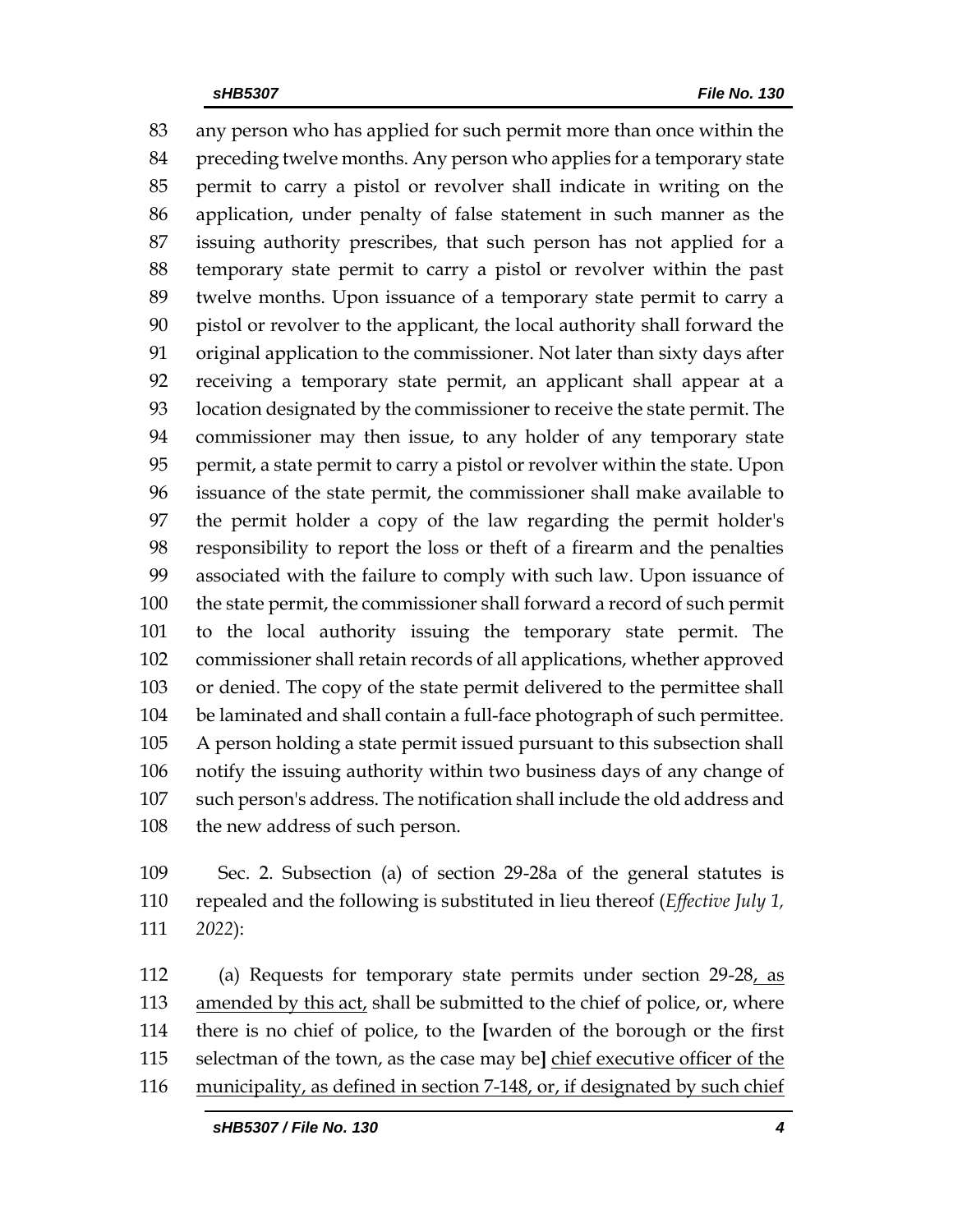executive officer, the resident state trooper serving such municipality or a state police officer of the state police troop having jurisdiction over 119 <u>such municipality</u>, on application forms prescribed by the Commissioner of Emergency Services and Public Protection. Upon written request by any person for a temporary state permit not on a prescribed application form, or upon request by any person for such application form, the local authority shall supply such forms. When any such request is made in person at the office of the local authority, the local authority shall supply such application form immediately. When any such request is made in any other manner, the local authority shall supply such application form not later than one week after receiving such request. If such application form is not supplied within the time limits required by this section, the request therefor shall constitute a sufficient application. If any local authority fails to supply an application form upon the request of any person, such person may request an application form from the Commissioner of Emergency Services and Public Protection or any barracks of the Division of State Police, and the time limits and procedures set forth in this section for handling requests for such forms shall be applicable.

 Sec. 3. Subsection (b) of section 29-29 of the general statutes is repealed and the following is substituted in lieu thereof (*Effective July 1, 2022*):

 (b) The local authority, or the commissioner in the case of an application pursuant to subsection (f) of section 29-28, as amended by 141 this act, shall take the fingerprints of such applicant or conduct any other method of positive identification required by the State Police Bureau of Identification or the Federal Bureau of Investigation, unless 144 the local authority or the commissioner determines that the fingerprints of such applicant have been previously taken and the applicant's identity established, and such applicant presents identification that the local authority or the commissioner verifies as valid. The local authority 148 or the commissioner shall record the date the fingerprints were taken in the applicant's file and, within five business days of such date, shall forward such fingerprints or other positive identifying information to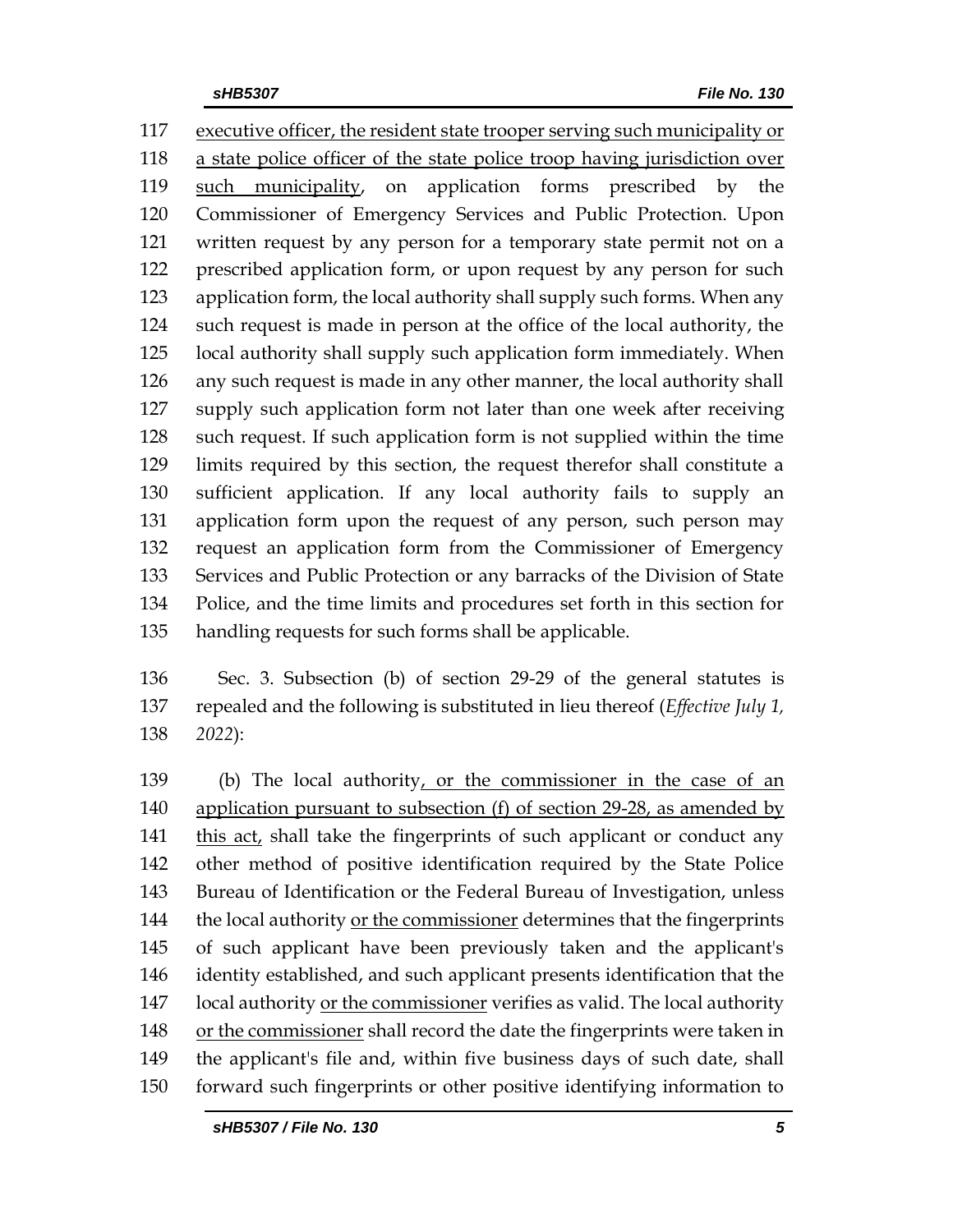the State Police Bureau of Identification which shall conduct criminal history records checks in accordance with section 29-17a. Sec. 4. Subsection (f) of section 29-30 of the general statutes is repealed and the following is substituted in lieu thereof (*Effective July 1, 2022*): (f) The issuing authority shall send a notice of the expiration of a state 156 permit to carry a pistol or revolver, issued pursuant to section 29-28, as amended by this act, to the holder of such permit, by first class mail, not less than ninety days before such expiration, and shall enclose with such notice a form for the renewal of said state permit. The holder of such permit may mail the form for renewal to the issuing authority and the issuing authority shall accept such form as a valid application for renewal, provided the holder (1) completed the form according to instructions provided by the Department of Emergency Services and Public Protection, (2) enclosed the appropriate fee to renew, in accordance with subsection (a) of this section, (3) enclosed a copy of proof of citizenship or legal residency of the holder, (4) enclosed a full- face photograph of the holder, **[**that is either notarized or date stamped,**]** and (5) is otherwise eligible for such permit pursuant to section 29-28, as amended by this act. A state permit to carry a pistol or revolver, 170 issued pursuant to section 29-28, as amended by this act, shall be valid for a period of ninety days after the expiration date, except this provision shall not apply to any state permit to carry a pistol or revolver which has been revoked or for which revocation is pending, pursuant to section 29-32.

 Sec. 5. Subsection (e) of section 29-33 of the general statutes is repealed and the following is substituted in lieu thereof (*Effective July 1, 2022*):

 (e) Upon the sale, delivery or other transfer of any pistol or revolver, the person making the purchase or to whom the same is delivered or transferred shall sign a receipt for such pistol or revolver, which shall contain the name and address of such person, the date of sale, the caliber, make, model and manufacturer's number and a general description of such pistol or revolver, the identification number of such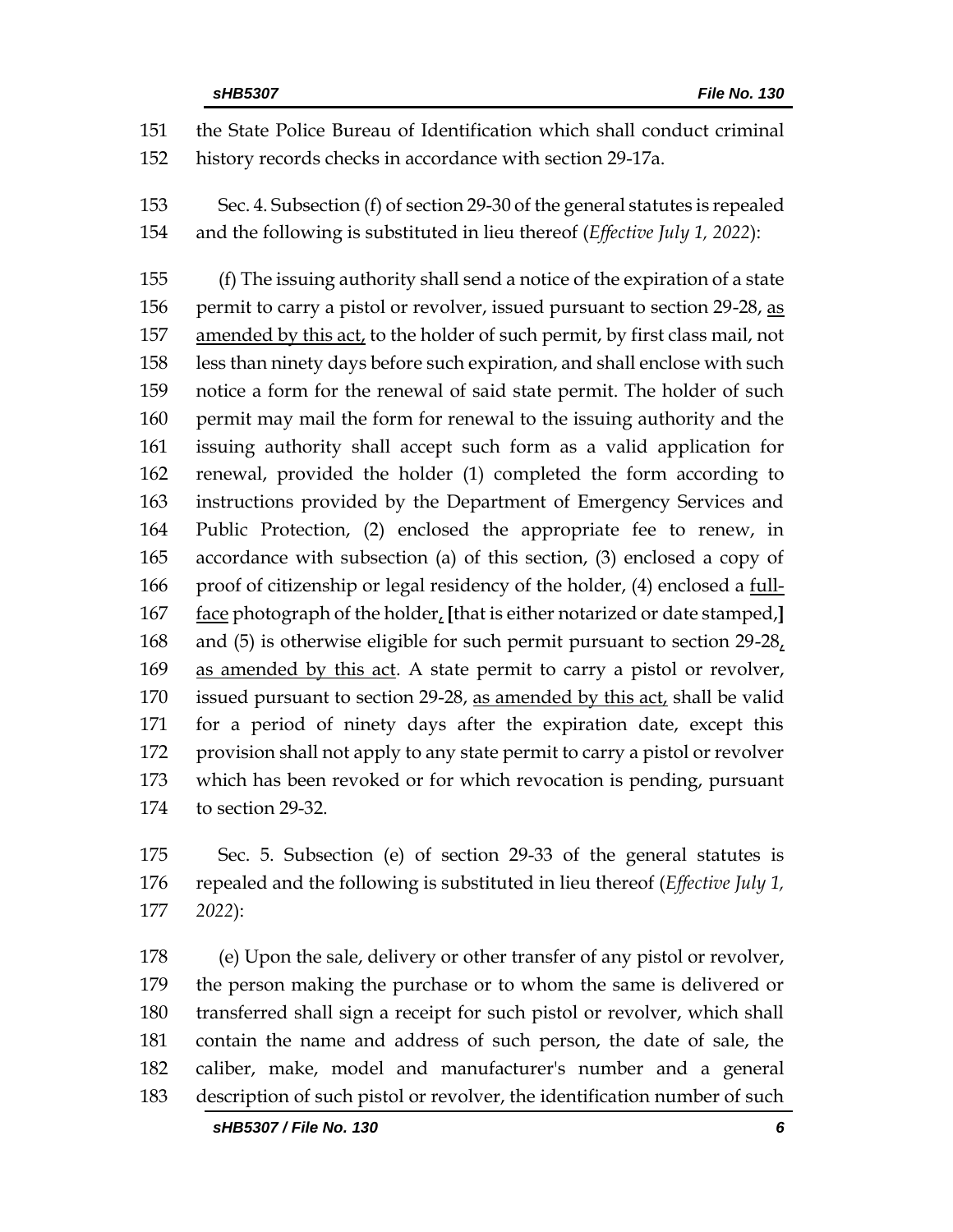person's permit to carry pistols or revolvers, issued pursuant to subsection (b) of section 29-28, as amended by this act, permit to sell at retail pistols or revolvers, issued pursuant to subsection (a) of said section, or eligibility certificate for a pistol or revolver, issued pursuant to section 29-36f, if any, and the authorization number designated for the transfer by the Department of Emergency Services and Public Protection. The person, firm or corporation selling such pistol or revolver or making delivery or transfer thereof shall (1) give one copy of the receipt to the person making the purchase of such pistol or revolver or to whom the same is delivered or transferred, **[**shall**]** (2) retain one copy of the receipt for at least five years, and **[**shall**]** (3) send, by first class mail, or electronically transmit, within forty-eight hours of 196 such sale, delivery or other transfer,  $(A)$  one copy of the receipt to the 197 Commissioner of Emergency Services and Public Protection, and (B) one copy of the receipt to the chief of police of the municipality in which the transferee resides or, where there is no chief of police, the **[**warden of 200 the borough or the first selectman of the town, as the case may be, of the town in which the transferee resides**]** chief executive officer of the municipality, as defined in section 7-148, in which the transferee resides or, if designated by such chief executive officer, the resident state trooper serving such municipality or a state police officer of the state police troop having jurisdiction over such municipality.

 Sec. 6. Subsection (d) of section 29-37a of the general statutes is repealed and the following is substituted in lieu thereof (*Effective July 1, 2022*):

 (d) No person, firm or corporation may sell, deliver or otherwise transfer, at retail, any long gun to any person unless such person makes application on a form prescribed and furnished by the Commissioner of Emergency Services and Public Protection, which shall be attached by the transferor to the federal sale or transfer document and filed and retained by the transferor for at least twenty years or until such transferor goes out of business. Such application shall be available for inspection during normal business hours by law enforcement officials. No such sale, delivery or other transfer of any long gun shall be made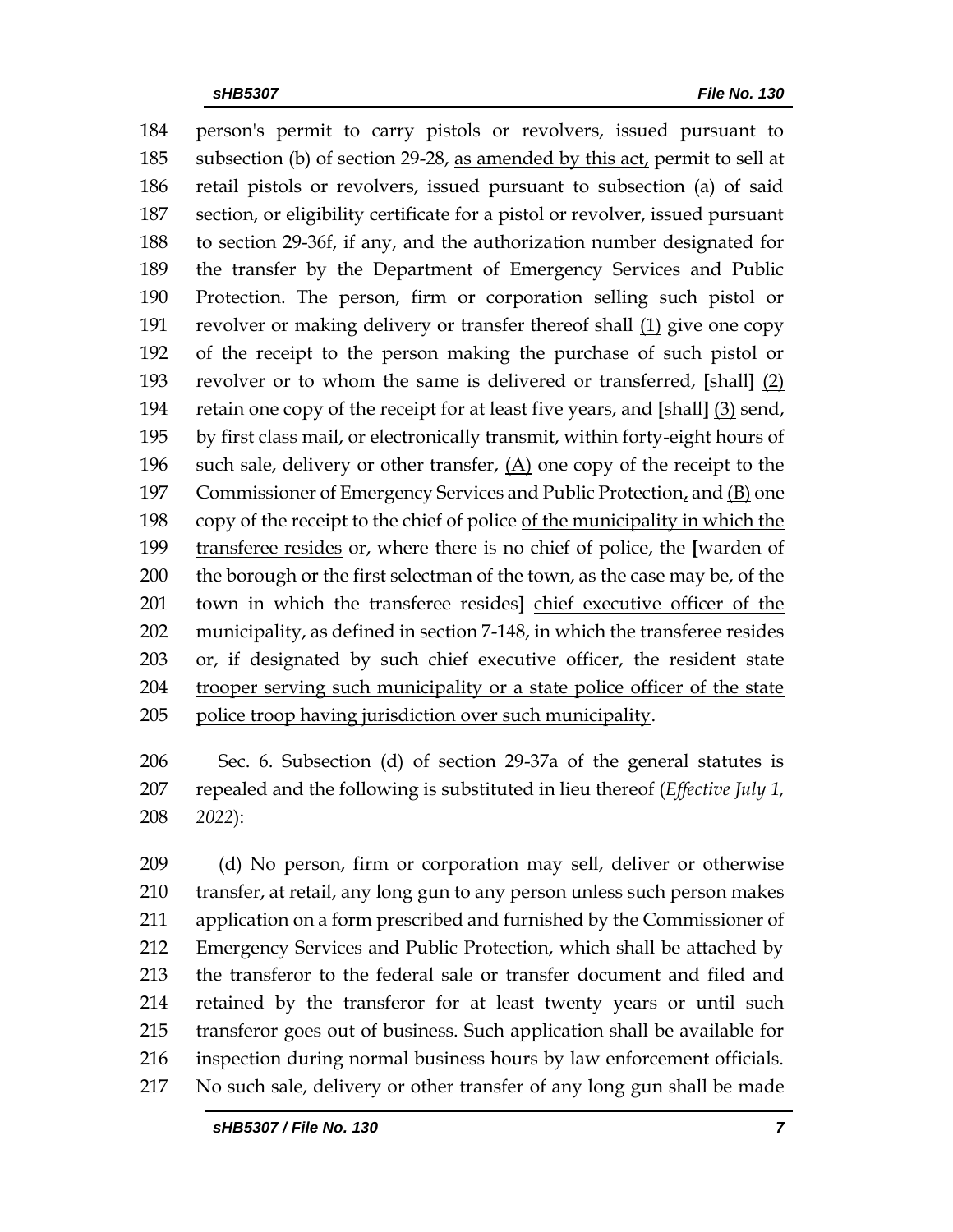until the person, firm or corporation making such sale, delivery or transfer has ensured that such application has been completed properly and has obtained an authorization number from the Commissioner of Emergency Services and Public Protection for such sale, delivery or transfer. The Department of Emergency Services and Public Protection shall make every effort, including performing the national instant criminal background check, to determine if the applicant is eligible to receive such long gun. If it is determined that the applicant is ineligible 226 to receive such long gun, the Commissioner of Emergency Services and Public Protection shall immediately notify the person, firm or corporation to whom such application was made and no such long gun shall be sold, delivered or otherwise transferred to such applicant by such person, firm or corporation. When any long gun is delivered in connection with any sale or purchase, such long gun shall be enclosed in a package, the paper or wrapping of which shall be securely fastened, and no such long gun when delivered on any sale or purchase shall be loaded or contain any gunpowder or other explosive or any bullet, ball or shell. Upon the sale, delivery or other transfer of the long gun, the 236 transferee shall sign in triplicate a receipt for such long gun, which shall contain the name, address and date and place of birth of such transferee, 238 the date of such sale, delivery or transfer and the caliber, make, model and manufacturer's number and a general description thereof. Not later than twenty-four hours after such sale, delivery or transfer, the transferor shall send by first class mail or electronically transfer one receipt to the Commissioner of Emergency Services and Public Protection and one receipt to the chief of police of the municipality in which the transferee resides or, where there is no chief of police, the **[**warden of the borough or the first selectman, of the town in which the transferee resides**]** chief executive officer of the municipality, as defined in section 7-148, in which the transferee resides or, if designated by such 248 chief executive officer, the resident state trooper serving such municipality or a state police officer of the state police troop having jurisdiction over such municipality, and shall retain one receipt, together with the original application, for at least five years.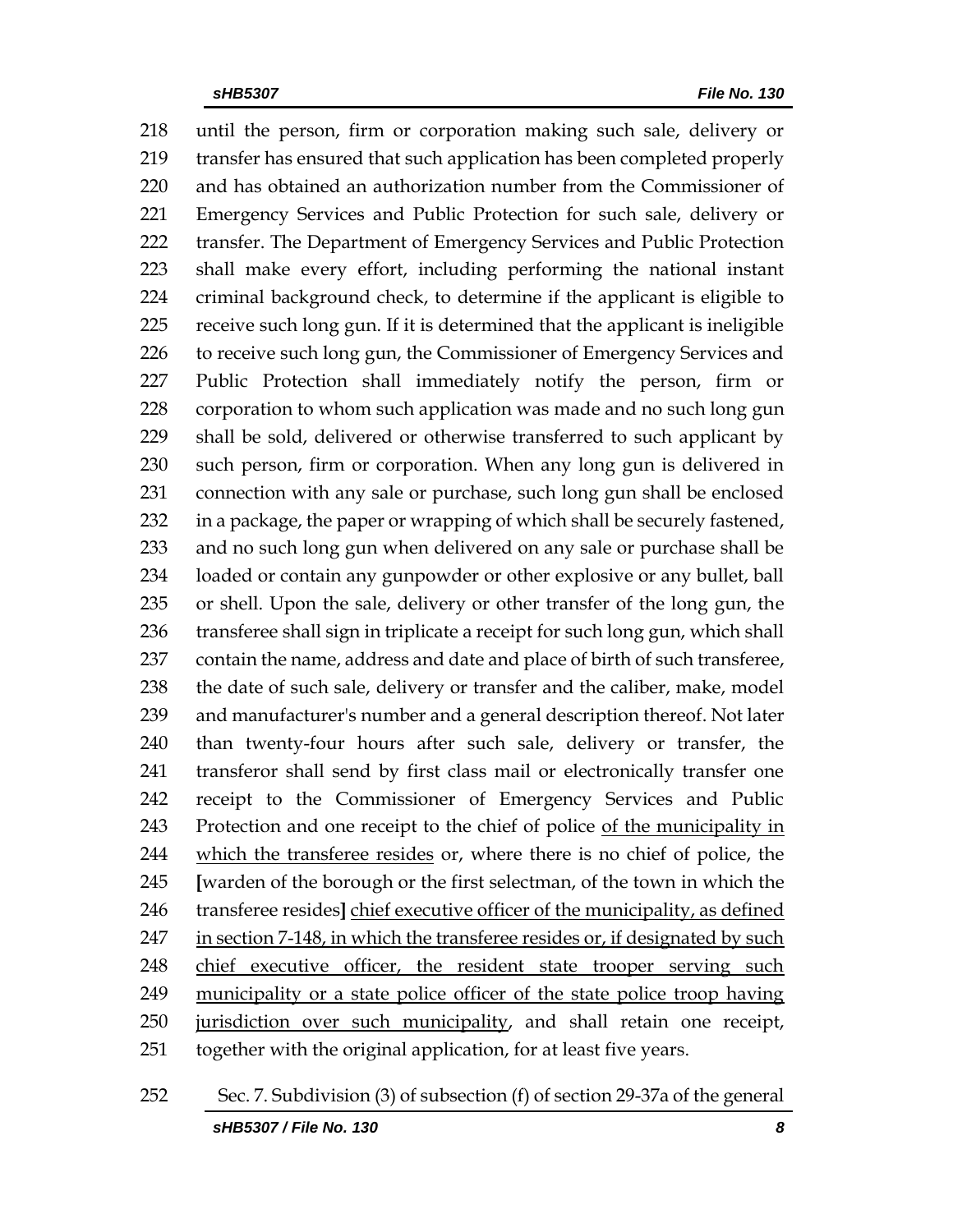statutes is repealed and the following is substituted in lieu thereof (*Effective July 1, 2022*):

 (3) Upon the sale, delivery or other transfer of the long gun, the transferor or transferee shall complete a form, prescribed by the Commissioner of Emergency Services and Public Protection, that contains the name and address of the transferor, the name and address of the transferee, the date and place of birth of such transferee, the firearm permit or certificate number of the transferee, the firearm permit or certificate number of the transferor, if any, the date of such sale, delivery or transfer, the caliber, make, model and manufacturer's number and a general description of such long gun and the authorization number provided by the department. Not later than twenty-four hours after such sale, delivery or transfer, the transferor 266 shall send by first class mail or electronically transfer one copy of such form to the Commissioner of Emergency Services and Public Protection and one copy to the chief of police of the municipality in which the transferee resides or, where there is no chief of police, the **[**warden of the borough or the first selectman, of the town in which the transferee resides**]** chief executive officer of the municipality, as defined in section 7-148, in which the transferee resides or, if designated by such chief executive officer, the resident state trooper serving such municipality or a state police officer of the state police troop having jurisdiction over 275 such municipality, and shall retain one copy, for at least five years.

 Sec. 8. Subsection (b) of section 29-37g of the general statutes is repealed and the following is substituted in lieu thereof (*Effective July 1, 2022*):

 (b) Not later than thirty days before commencement of a gun show, the gun show promoter shall **[**notify the chief of police or, where there is no chief of police, the warden of the borough or the first selectman of the town in which the gun show is to take place**]** provide notice of the date, time, duration and location of the gun show to (1) the chief of police of the municipality in which the gun show is to take place, or (2) where there is no chief of police, the chief executive officer of the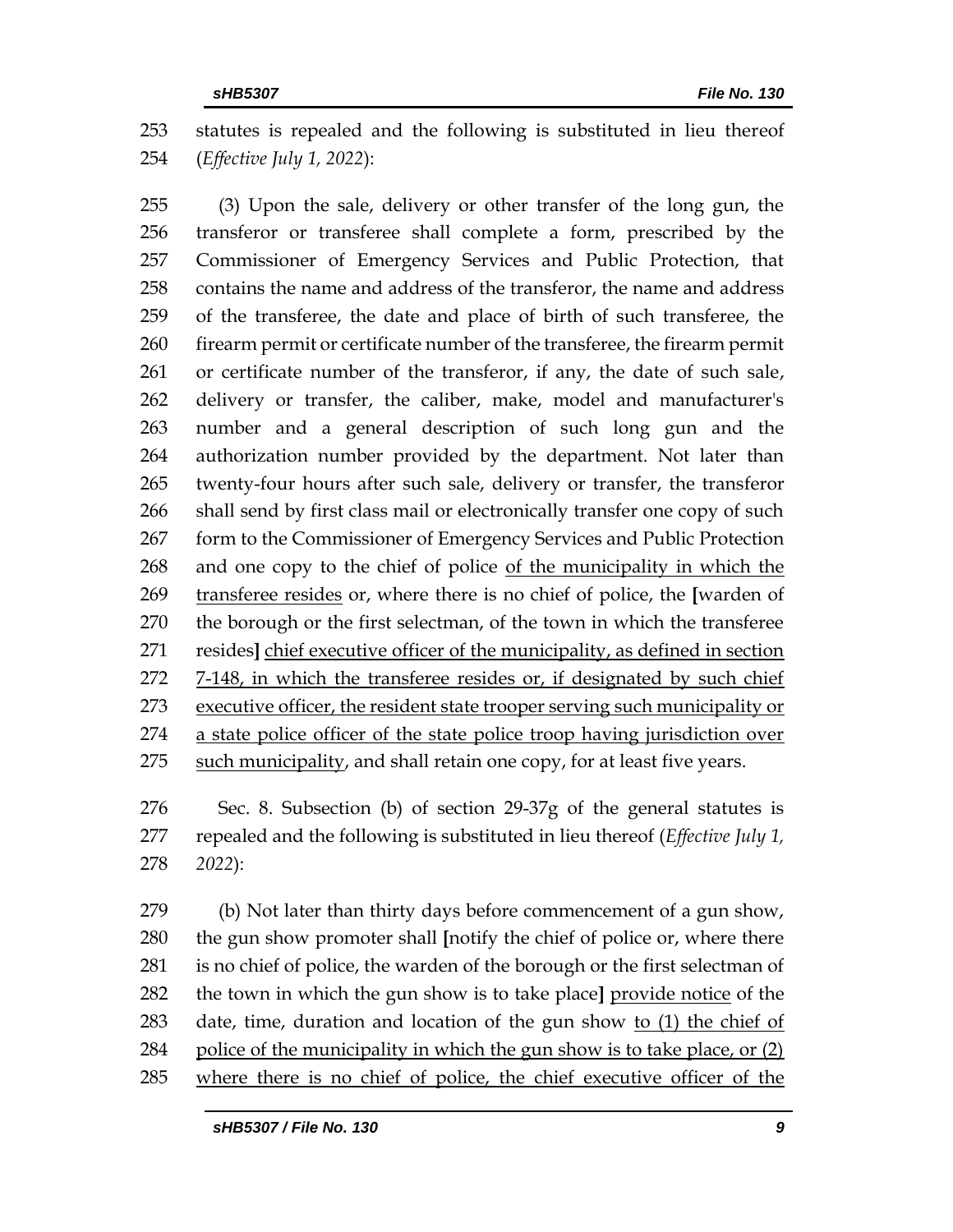286 municipality, as defined in section 7-148, in which the gun show is to

287 take place or, if designated by such chief executive officer, the resident

288 state trooper serving such municipality or a state police officer of the

289 state police troop having jurisdiction over such municipality.

| This act shall take effect as follows and shall amend the following<br>sections: |              |                    |
|----------------------------------------------------------------------------------|--------------|--------------------|
| Section 1                                                                        | July 1, 2022 | $29-28(a)$ and (b) |
| Sec. 2                                                                           | July 1, 2022 | $29 - 28a(a)$      |
| Sec. 3                                                                           | July 1, 2022 | $29-29(b)$         |
| Sec. 4                                                                           | July 1, 2022 | $29-30(f)$         |
| Sec. 5                                                                           | July 1, 2022 | $29-33(e)$         |
| Sec. 6                                                                           | July 1, 2022 | $29-37a(d)$        |
| Sec. 7                                                                           | July 1, 2022 | $29-37a(f)(3)$     |
| Sec. 8                                                                           | July 1, 2022 | $29-37g(b)$        |

*PS Joint Favorable Subst.*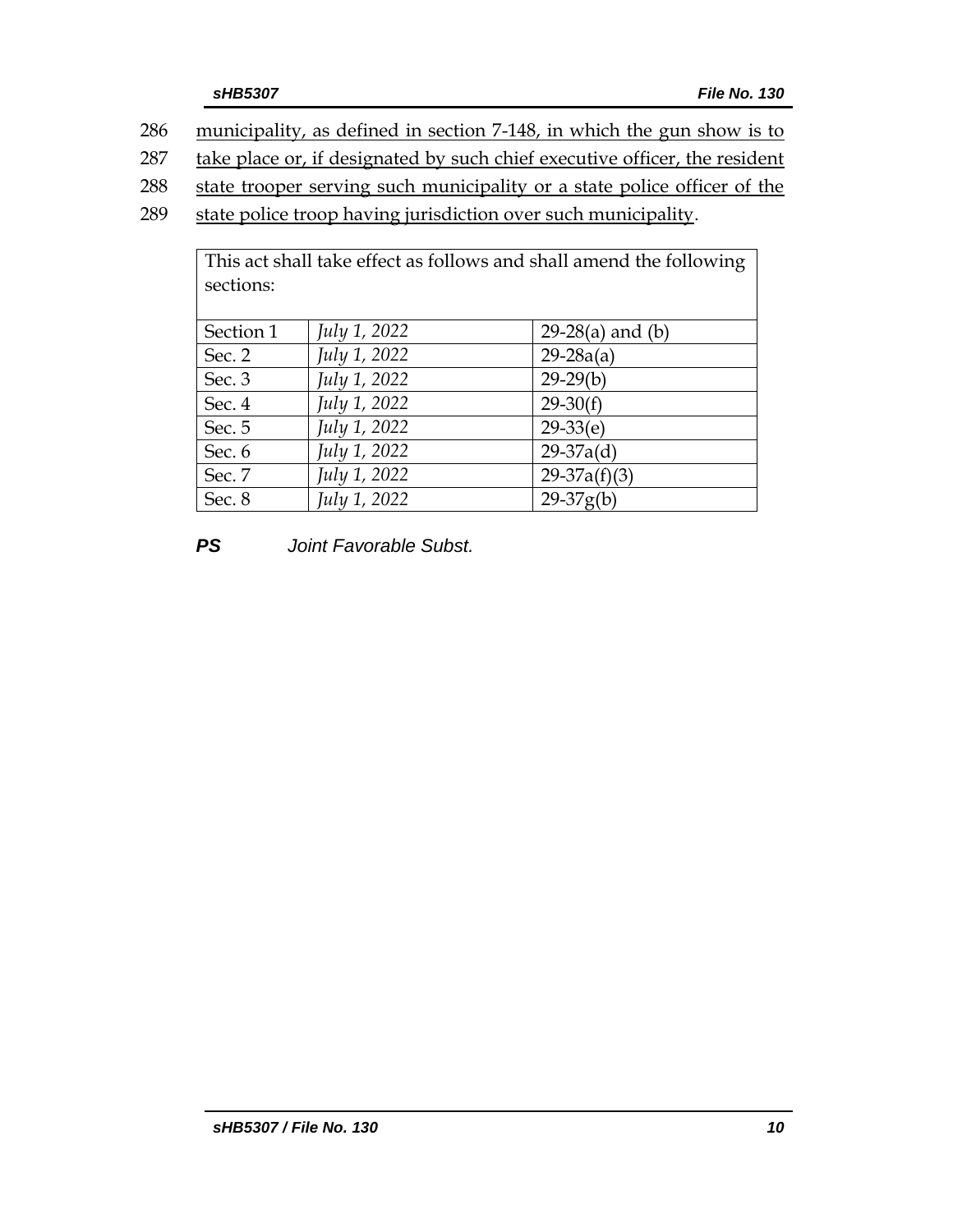*The following Fiscal Impact Statement and Bill Analysis are prepared for the benefit of the members of the General Assembly, solely for purposes of information, summarization and explanation and do not represent the intent of the General Assembly or either chamber thereof for any purpose. In general, fiscal impacts are based upon a variety of informational sources, including the analyst's professional knowledge. Whenever applicable, agency data is consulted as part of the analysis, however final products do not necessarily reflect an assessment from any specific department.*

### *OFA Fiscal Note*

*State Impact:* None

*Municipal Impact:* None

#### *Explanation*

The bill makes various technical changes regarding firearm permitting resulting in no fiscal impact to the state or municipalities.

#### *The Out Years*

*State Impact:* None

*Municipal Impact:* None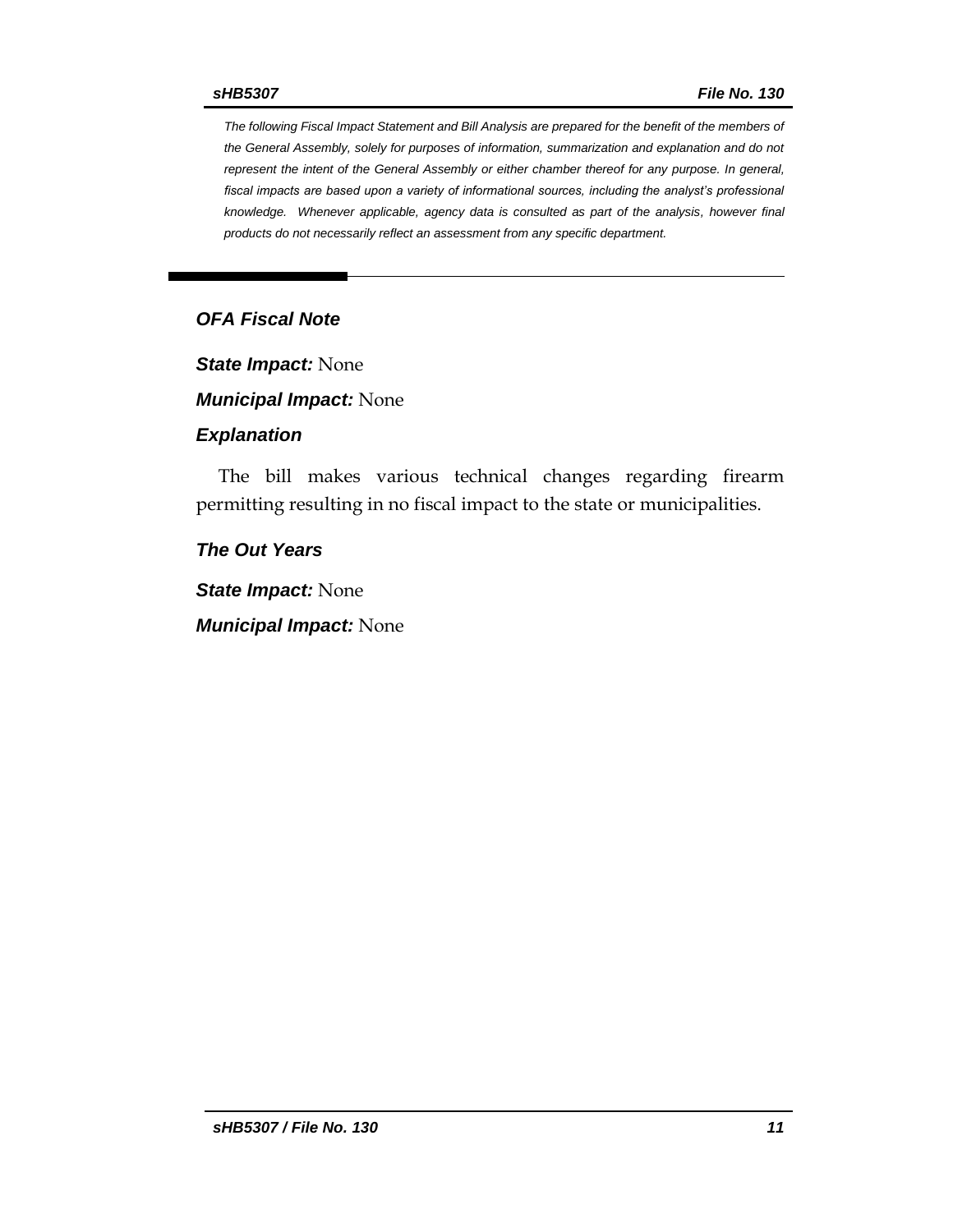## **OLR Bill Analysis sHB 5307**

#### *AN ACT CONCERNING THE ROLE OF MUNICIPAL CHIEF EXECUTIVE OFFICERS IN FIREARM PERMITTING, TAKING OF FINGERPRINTS FOR CERTAIN OUT-OF-STATE FIREARM PERMIT APPLICANTS AND SUBMISSION OF PHOTOGRAPHS ACCOMPANYING FIREARM PERMIT RENEWALS.*

#### **SUMMARY**

In municipalities that do not have a police chief, current law authorizes the first selectman or borough warden to perform various firearms permitting and administrative functions. This bill instead authorizes the municipality's chief executive officer (CEO) to perform these functions or designate the resident state trooper, or a state police officer from the troop with jurisdiction over the municipality, to do so.

By law, a nonresident with a valid out-of-state gun permit may apply directly to the Department of Emergency Services and Public Protection (DESPP) commissioner for a Connecticut handgun permit. The bill extends to the DESPP commissioner, for purposes of processing these permit applications, the same fingerprinting and positive identification procedures required under existing law for local officials processing temporary state handgun permit applications.

Lastly, the bill (1) requires that the photograph handgun permit holders must submit with their permit renewal applications be a fullface photo and (2) eliminates the requirement that it be notarized or date stamped.

EFFECTIVE DATE: July 1, 2022

#### **FIREARMS PERMITTING BY LOCAL OFFICIALS**

The bill authorizes the CEO of any municipality (i.e., town, city, consolidated town and city, borough, or consolidated town and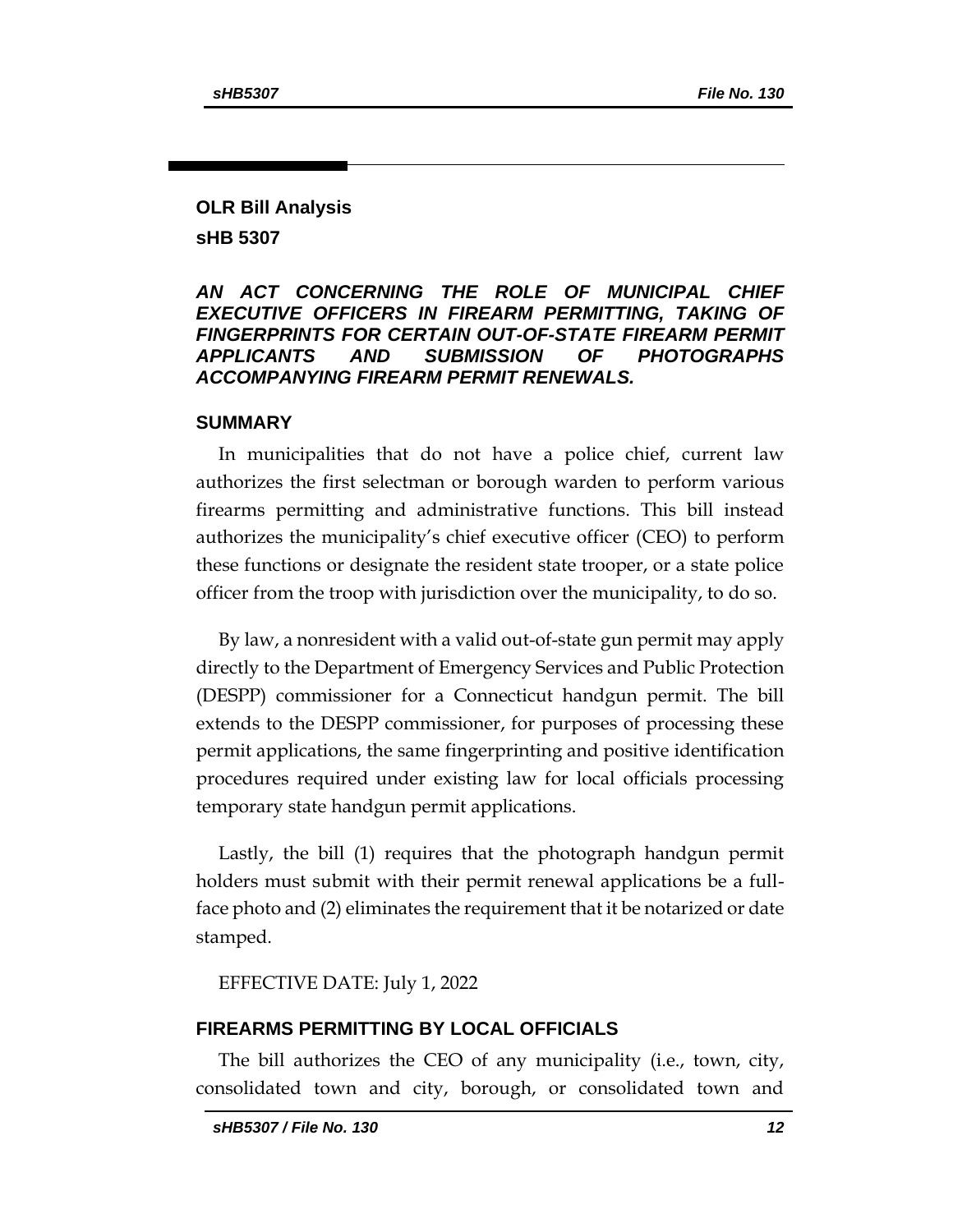borough) without a police chief to perform the functions described below, rather than just a town's first selectman or borough's warden. It also authorizes these municipal CEOs to designate the municipality's resident state trooper, or a state police officer from the State Police troop with jurisdiction over the municipality, to perform these functions.

The bill applies these provisions to the laws on (1) issuing gun dealer and temporary state handgun permits and (2) receiving copies of receipts for handgun and long gun sales and transfers. It also makes conforming changes to the law requiring gun show promoters to notify the host town's local official of the show date, time, duration, and location.

#### **FINGERPRINTING AND IDENTIFICATION REQUIREMENTS**

The bill requires the DESPP commissioner to take the fingerprints of nonresident handgun permit applicants or conduct other positive identification methods required by the State Police Bureau of Identification (SPBI) or Federal Bureau of Investigation. If he determines that the applicant's fingerprints have previously been taken and the applicant presents identification that the commissioner determines is valid, he does not have to take the fingerprints again. The commissioner must record the date the fingerprints were taken in the applicant's file and, within five business days, forward the fingerprints or other positive identification to SPBI for criminal history checks.

#### **BACKGROUND**

#### *Municipal CEOs*

By law, each municipality with a charter adopted or amended under the statutes must have a chief executive officer, who may be the (1) first selectman; (2) chief administrative officer appointed by the board of selectmen or mayor; (3) mayor; (4) borough warden; or (5) appointed town, city, or borough manager (CGS § 7-193). In towns that have a board of selectman as their executive authority, the first selectman is the chief executive officer unless the law provides otherwise (CGS § 7-12a).

#### **COMMITTEE ACTION**